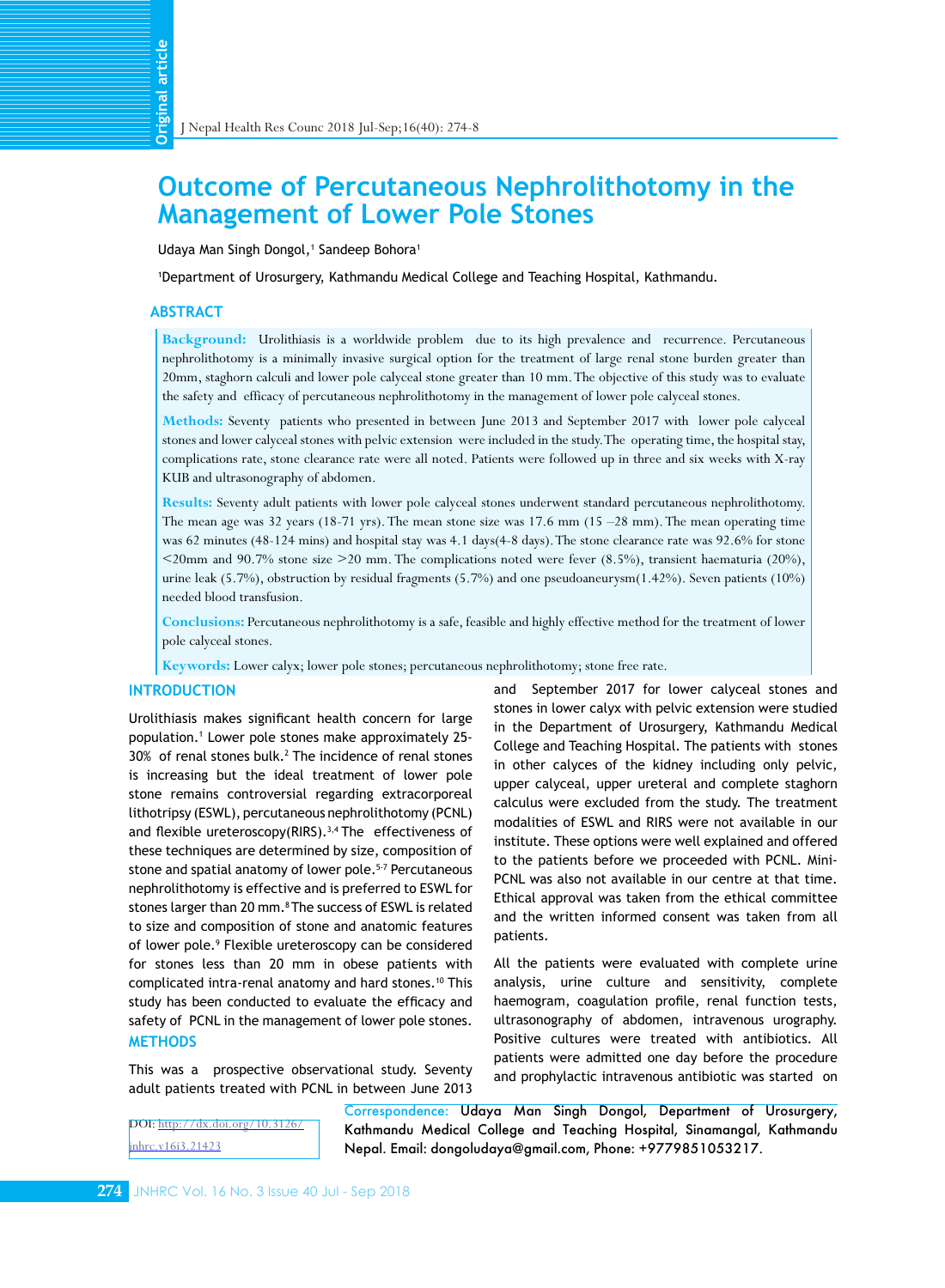the same day of surgery at the time of induction of general anaesthesia.

Standard PCNL was performed in prone position for all patients under general anesthesia by the consultant. After insertion of 6 Fr. ureteral catheter and delineation of pelvicalyceal system with contrast media, lower calyx and / or middle calyx puncture was done under fluoroscopic guidance with 18G angiography needle and Terumo guide wire (0.035",150cm) inserted advancing to the calyx, renal pelvis and secured to the ureter. Acute dilatation of tract was done up to 22 Fr with metallic coaxial dilators. Then nephrolithotripsy was performed with 20Fr nephroscope(®Wolf) and pneumatic lithotripter (®Nidhi).

All the stone fragments were removed by grasping forcep. A 20 Fr nephrostomy tube was inserted after antegrade placement of 6 Fr double J stent as the standard practice of conventional PCNL. Mini-PCNL was not available in our institute at the time of this study. The operating time, complications rate, hospital stay, stone clearance rate were all recorded.The patients with residual fragments less than 4 mm were considered stone free.Ultrasonography of abdomen and pelvis was done to measure the size of these stones in three weeks follow up. Nephrostomy tube was removed on third postoperative day in the patients with significant intraoperative bleeding and suspected breach of pelvicalyceal system. In other patients it was removed on second postoperative day early in the morning. DJ stent was removed in three weeks. Patients were followed up in three and six weeks by X-ray KUB and ultrasonography of abdomen.

Data were collected and statistically analysed using Statistical Package for the Social Sciences, SPSS version 20. Descriptive statistics were used. Chi-Square test was applied to see the stone free rate in relation with the stone burden.

# **RESULTS**

Seventy patients with lower calyceal stone and lower calyceal stones with extension to the pelvis underwent standard PCNL. There were 42 male patients and 28 female patients with the mean age of 32 years (18 to 71 years). The stone were located on left side in 36 patients and on right side in 34 patients .The mean size of stone was 17.6mm (15-28mm). Twenty three patients had mild hydronephrosis and moderate hydronephrosis was seen in nine patients due to partial extension of stone into the pelvis. The hydronephrosis in these patients could also be sequelae of previous surgery or the previous residual hydronephrosis. Lower pole focal caliectasis was also seen in 32 patients. There was no hydronephrosis in rest

#### of the patients.

Ultrasonography was used to measure the size of these stones. Twelve patients had undergone open surgery before. The mean operating time from puncture to completion of procedure was 62 minutes (48-124 min). Stone removal was successful through lower pole puncture in 48 patients and through middle calyx puncture in 22 patients. The stone free rate for stone larger than 2 cm was 90.7% and for stone less than 2 cm, it was 92.6%.The patients with residual stones were later treated with ESWL.

The complications encountered were mostly of Clavien grade 2. One patient (1.42%) presented with massive haematuria on eleventh post-operative day and was found to have pseudoaneurysm (Clavien grade 3b) for which coil angioembolization was done. Transient haematuria was seen in 14(20%) patients. However, seven patients(10%) needed blood transfusion. The preoperative mean haemoglobin level of these seven patients was 10.1 gm% which dropped to mean of 8.0 gm%. Blood transfusion was done on the following day after haemoglobin report and after clinical assessment of these patients. With mini-PCNL, the transfusion rate could be expected to decrease. However the mean postoperative haemoglobin drop after 24 hours was only 0.76 gm% of the average haemoglobin of 12.4gm%. Fever was seen in 6(8.5%) patients and was managed with antibiotics according to the urine culture report and DJ stent was removed at their earliest. Four patients had prolonged urine leak after removal of nephrostomy tube. In eight patients(11.4%), clinically insignificant residual fragments of stones <4 mm were seen. In four patients(5.7%), there was obstruction of kidney by these small stones after removal of DJ stent. They were found to pass these fragments spontaneously in next follow up.

Mean hospitalization was 4.1 days (4-8 days). In six weeks follow up, the stone free rate was 92.6% for stone size < 20mm and 90.7% for stone > 20 mm.

| Table 1. Demographic variables of patients. |                       |  |
|---------------------------------------------|-----------------------|--|
| Total                                       | Number of patients(%) |  |
| Sex                                         |                       |  |
| Male                                        | 42(60%)               |  |
| Female                                      | 28(40%)               |  |
| Site of stone                               |                       |  |
| right side                                  | 34(48.5%)             |  |
| left side                                   | 36(51.5%)             |  |
| Mean age (Years)                            | $32(18-71)$           |  |
| Mean stone size mm                          | 17.6                  |  |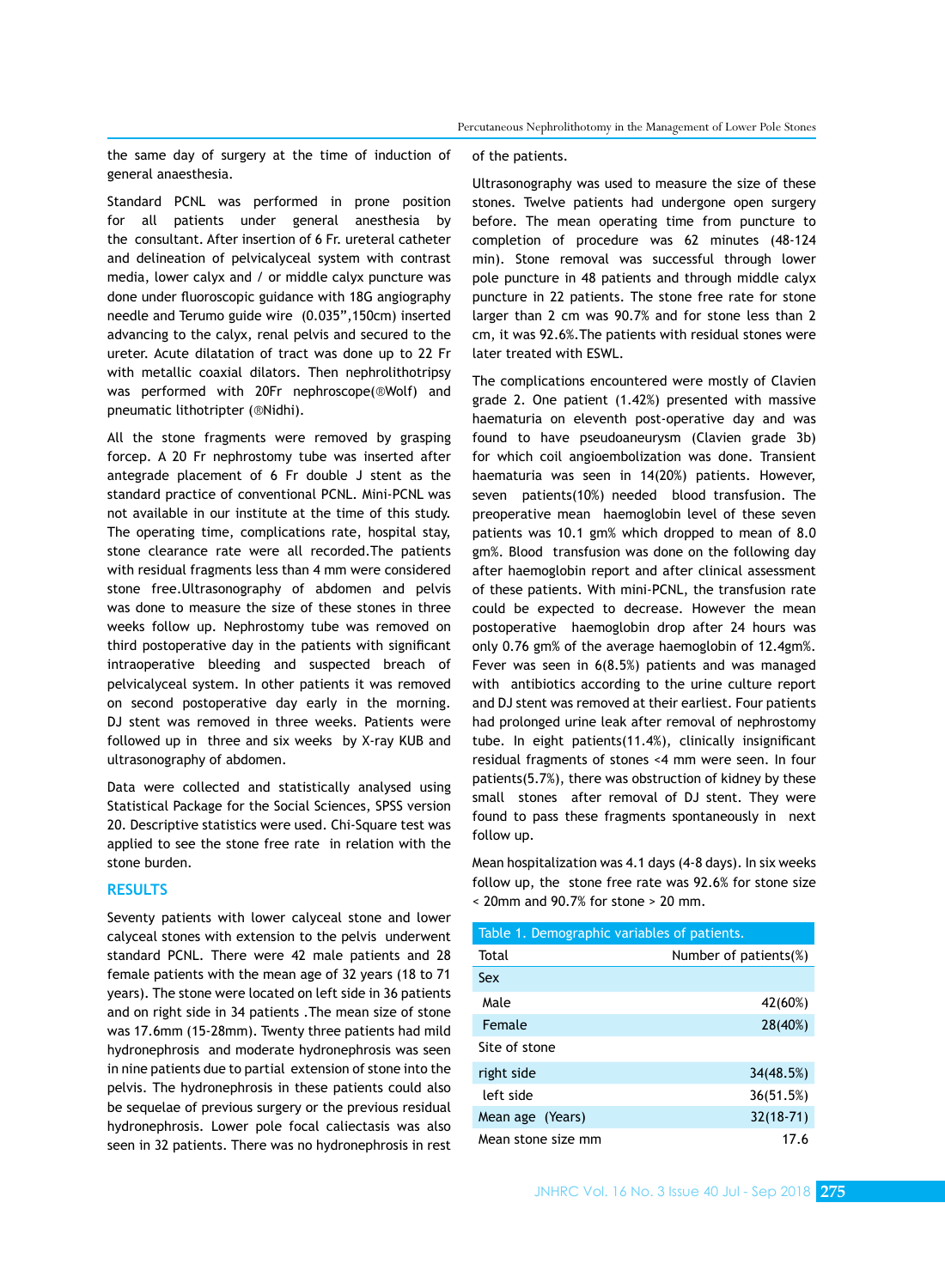Percutaneous Nephrolithotomy in the Management of Lower Pole Stones

| Stone size range mm                                                       |                                    |       | 15-28      |
|---------------------------------------------------------------------------|------------------------------------|-------|------------|
| Table 2. Outcome analysis of peroperative and<br>postoperative variables. |                                    |       |            |
| Stone size                                                                | Number of<br>patients(%) free rate | Stone | P<br>value |
| $15 - 20$ mm                                                              | 27(38.5%)                          | 92.6% | 0.78       |
| $>20$ mm                                                                  | 43(61.5%)                          | 90.7% |            |
| Ancillary<br>procedure(ESWL)                                              | 6(8.5%)                            |       |            |
| Operation<br>time mean, mins                                              | $62(48-124)$                       |       |            |
| Hospitalization<br>(mean, days)                                           | $4.1(4-8)$                         |       |            |

#### Table 3. Complications.

| Transient haemorrhage    | 14(20%)  |
|--------------------------|----------|
| Fever                    | 6(8.5%)  |
| Obstruction              | 4(5.7%)  |
| <b>Blood transfusion</b> | 7(10%)   |
| Urine leak               | 4(5.7%)  |
| Pseudoaneurysm           | 1(1.42%) |
|                          |          |

# **DISCUSSION**

Despite the significant amount of data reported, the indications of PCNL, ESWL and recently flexible ureteroscopy(RIRS) for the treatment of lower calyceal stone still remain unsettled.<sup>11</sup> ESWL is usually the first choice of treatment by majority of patients because of good patient tolerance, low complication rate, low cost and less hospital stay. But however, it is associated with low success rate and higher retreatment is required.<sup>12</sup> The infundibulopelvic angle, infundibular length and width are major anatomical factors in the stone clearance in ESWL.<sup>5</sup> On the contrary, PCNL is not affected by any of these factors.<sup>13</sup> RIRS with newer digital flexible ureteroscopes is being preferred as treatment modality for low volume renal stone diseases recently. But the success rate of flexible ureteroscopy is significantly low in unfavourable anatomical conditions such as long and narrow lower calyceal infundibulum and acute infundibulopelvic angle.<sup>14</sup>

Percutaneous nephrolithotomy constitutes the first line therapy for large renal stone burden including renal calculi greater than 20 mm, lower pole calyceal stones greater than 10 mm and upper ureteral stones.<sup>15</sup> It has been proved to be a less morbid procedure compared to open stone surgery and better stone clearance than ESWL.16 The recent guidelines of European Association of Urology(EAU) also recommend PCNL for lower pole calyceal stones >1.5 cm. For smaller lower pole calyceal

stones, ESWL is recommended if lithotripsy resistant hard stones such as brushite and cystine stones, long and narrow infundibulum, are absent. PCNL is otherwise considered a good and reasonable alternative.<sup>17</sup> In this study , however, the outcome of PCNL in the management of lower calyceal stone has been reported and compared to the reports of other methods.

Since the introduction of PCNL in 1976 by Fernstrom and Johansson, with the marked improvement in techniques and instruments, PCNL is being used for the treatment of renal stone diseases with highest stone free rate.<sup>17</sup> Despite its slight invasiveness, of all the treatment options, PCNL delivers the stone free rate more than 90% for lower pole stones >20mm.18-21

In the present study, the overall stone free rate for PCNL in six weeks was 92.6% for stone size less than 20mm and 90.7% for stone size >20mm which was comparable to the stone free rate in the series by Netto et al and Cass AS.<sup>22,23</sup> The study also showed that the stone free rate in relation to stone size was not statistically significant ( P value o.78). In the multicentric prospective randomised trial by Albala et al, it was also found that stone free rate in PCNL for lower pole stones was not dependent on the size of stones.<sup>24</sup> Six patients(8.5%) needed ancillary procedure in the form of ESWL for the stone clearance. In the study by Haroon et al, six patients(10.6%) needed ancillary procedures ( five ESWL and one Double J placement).<sup>25</sup> Similarly the study by Pardalidis et al 26 and Havel and colleagues<sup>27</sup> showed stone free rate for stone >20mm to be 93.7% .

In our study, the complications encountered were mostly of Clavien grade 2. One patient(1.42%) presented with massive haematuria on eleventh day due to pseudoaneurysm for which coil angioembolization was successfully done.The other complications included fever in six(8.5%), ureteral obstruction in four (5.7%) patients. Seven patients (10%) needed blood transfusion which was done on the second postoperative day after haemoglobin report as well as after clinical assessment of these patients. The blood transfusion rate could have been lowered with Mini-PCNL. In four patients(5.7%), prolonged urine leak up to fourth day after removal of nephrostomy tube was seen. The overall complications rate in the study by Haroon et al was 19% including one urosepsis and one pseudoaneurysm requiring angioembolization.<sup>25</sup> In the UK Health Statistics database reviewed for more than 5700 patients undergoing PCNL over the period of six years, the complications of haemorrhage(1.4%), urinary tract infection(3.8%), fever(0.7%), and 30-day readmission(9%) were seen.<sup>28</sup> Similarly, Pan et al reported the overall complications rate of 11.86%.<sup>29</sup> In the series of 107 patients by Raut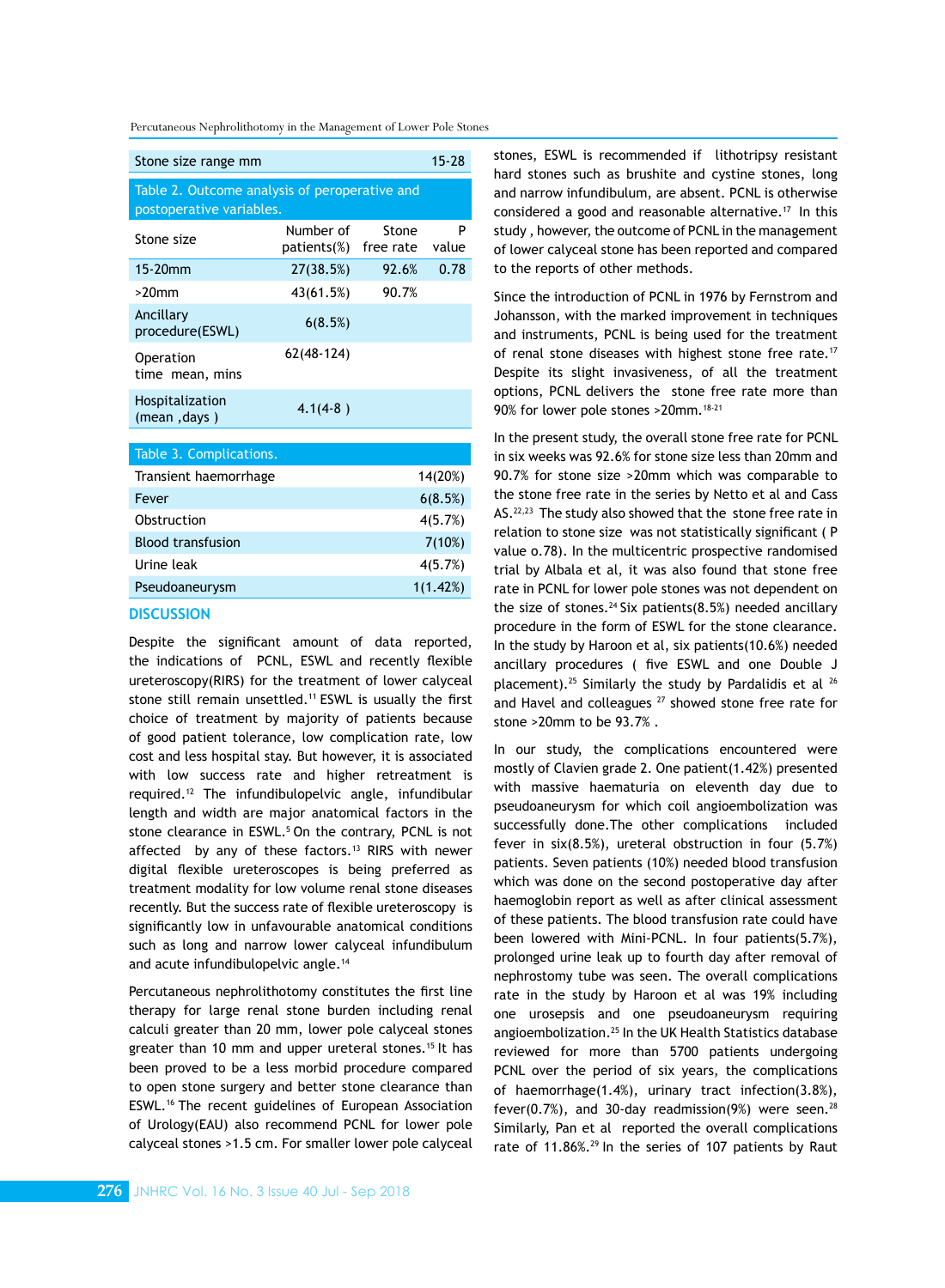NK et al, the complications of urinary tract infection was seen in 12.1%, urine leak in 4.6%, urosepsis in 1% and uncomplicated fever in 71%. The overall stone free rate was 85.98% in their series.Thirteen patients with residual stones underwent ESWL while relook pcnl was done in one patient and ureteroscopy in one patient.<sup>30</sup>

In our study, the mean operative time was 62 minutes and the mean hospital stay was 4.1 days. The operative time and hospital stay was comparable with the findings of the series by Pan et al.<sup>29</sup> However, the hospital stay was comparatively much shorter in few other studies.<sup>31,32</sup> In our study, we admitted all the patients one day before surgery and the nephrostomy tube drain was removed on the third postoperative day in those patients with significant intraoperative bleeding and suspected breach of pelvicalyceal system.

The limitation of our study is that the Hounsfield measurement to assess the density of the stones was lacking and therefore the density was not measured. We followed our patients with X-ray KUB and ultrasonography in the postoperative period which might have lowered our ability to detect the residual fragments. According to the study by Denstedt et al, up to 35% of the residual stones can be missed in plain film.<sup>33</sup> A CT scan is the most sensitive method to detect the residual fragments.<sup>34</sup>

# **CONCLUSIONS**

PCNL is a safe, feasible and highly effective method for the treatment of lower pole calyceal stones.

## **REFERENCES**

- 1. Hartman C, Gupta N, Leavitt D, Hoenig D, Okeke Z, Smith A. Advances in percutaneous stone surgery. Asian J Urol. 2015;2(1):26-32.[\[Science Direct\]](https://www.sciencedirect.com/science/article/pii/S2214388215000338)
- 2. Moore SL, Bres-Niewada E, Cook P, Wells H, Somani BK. Optimal management of lower pole stones: the direction of future travel. Cent European J Urol. 2016;69(3):274. [\[PubMed\]](https://www.ncbi.nlm.nih.gov/pmc/articles/PMC5057048/)
- 3. Kim BS. How to determine the treatment options for lower-pole renal stones. Annals Transl Med. 2016;4(16). [\[PubMed\]](https://www.ncbi.nlm.nih.gov/pmc/articles/PMC5009018/)
- 4. Knoll T, Buchholz N, Wendt-Nordahl. Extracorporeal shockwave lithotripsy versus Percutaneous nephrolithotomy versus flexible ureterorenoscopy for lower-pole stones. Arab J Urol. 2012;10:336-41.
- 5. Lingerman JE, Siegel YL, Steele B, Nyhuis AW, Woods JR. Management of lower pole nephrolithiasis. A critical analysis. J Urol. 1994;151:663-67.[\[DOI\]](https://doi.org/10.1016/S0022-5347(17)35042-5)
- 6. Conort P, Dore B, Saussine C. Guidelines for the urological

management of renal and ureteric stones in adults. Prog Urol. 2004;14(6):1095-102.[\[Europe PMC\]](http://europepmc.org/abstract/med/15751401)

- 7. Sumino Y, Mimata H, Tasaki Y, Ohno H, Hoshino T. Predictors of lower pole renal stone clearance after extracorporeal shock wave lithotripsy. J Urol.2002;168:1344-47. [\[Science Direct\]](https://www.sciencedirect.com/science/article/pii/S002253470564445X)
- 8. May DJ, Chandhoke PS. Efficacy and cost-effectiveness of extracorporeal shock wave lithotripsy for solitary lower pole renal calculi. J Urol. 1998;159(1):24-7.[Science [Direct\]](https://www.sciencedirect.com/science/article/pii/S0022534701639995)
- 9. Khan M, Lal M, Kash DP, Hussain M, Rizvi S. Anatomical factors predicting lower calyceal stone clearance after extracorporeal shockwave lithotripsy. Afr J Urol. 2016;22(2):96-100.[\[Full Text Link\]](https://www.ajol.info/index.php/aju/article/view/136866)
- 10. Ziaei S, Nasehi A, Sasiri A, Simforooshi N, Danesh AK, Sharifi AF et al. PCNL in the management of lower Pole calyceal calculi .Urol J. 2004:3:174-76.
- 11. Abbott JE, DiMatteo AD, Fazio E, Deem SG, Sobh AK, DePolo A, Davalos JG. High supracostal percutaneous nephrolithotomy access: Assessing safety in access above the eleventh rib after performing preoperative planning with computed tomography. Open J Urol. 2015;5(04):25. [\[Google Scholar\]](https://scholar.google.com/scholar?hl=en&as_sdt=0%2C5&q=Joel+EA%2C+Anthony+D%2C+Di+Matteo%2C+Elie+F%2C+Samuel+GD%2C+Ali+KS+et+al.+High+supracostal+percutaneous+nephrolithotomy+access%3A+Assessing+safety+in+access+above+the+eleventh+rib+after+performing+pre)
- 12. Kruck S, Anastasiadis AG, Herrmann TR . Minimally invasive percutaneous nephrolithotomy: an alternative to retrograde intrarenal surgery and shockwave lithotripsy. World J Urology. 2013;31:1555-61[.\[Link\]](https://link.springer.com/article/10.1007/s00345-012-0962-6)
- 13. Elbahnasy AM, Shalhav AL, Hoenig DM, Elashry OM, Smith DS, Mcdougall EM, Clayman RV. Lower caliceal stone clearance after shock wave lithotripsy or ureteroscopy: the impact of lower pole radiographic anatomy. J Urol. 1998;159(3):676-82.[\[Science Direct\]](https://www.sciencedirect.com/science/article/pii/S0022534701636991)
- 14. Shah K, Agrawal MS, Mishra DK. Superperc: A new technique in minimally-invasive percutaneous nephrolithotomy. Indian J Urol. 2017;33(1):48[.\[PubMed\]](https://www.ncbi.nlm.nih.gov/pmc/articles/PMC5264193/)
- 15. Feng MI, Tamaddon K, Mikhail A, Kaptain JS, Bellman GC. Prospective randomized study of various techniques of percutaneous nephrolithotomy.Urology. 2001;58:345- 50.[\[Science Direct\]](https://www.sciencedirect.com/science/article/pii/S0090429501012250)
- 16. Shrivastava A and Chipde SS. Management of 1-2 cm renal stones. Indian J Urol. 2013;29(3)195-99.[\[PubMed\]](https://www.ncbi.nlm.nih.gov/pmc/articles/PMC3783699/)
- 17. EI-Nahas A, Eraky I, Shokeir AA, Shoma AM, EI-Assmy AM, EI-Tabey NA et al. Percutaneous nephrolithotomy for treating staghorn stones: 10 years of experience of a tertiary-care centre. Arab J Urol. 2012;10:324-29. [\[Science Direct\]](https://www.sciencedirect.com/science/article/pii/S2090598X12000460)
- 18. Donaldson JF, Lardas M, Scrimgeour D. Systematic